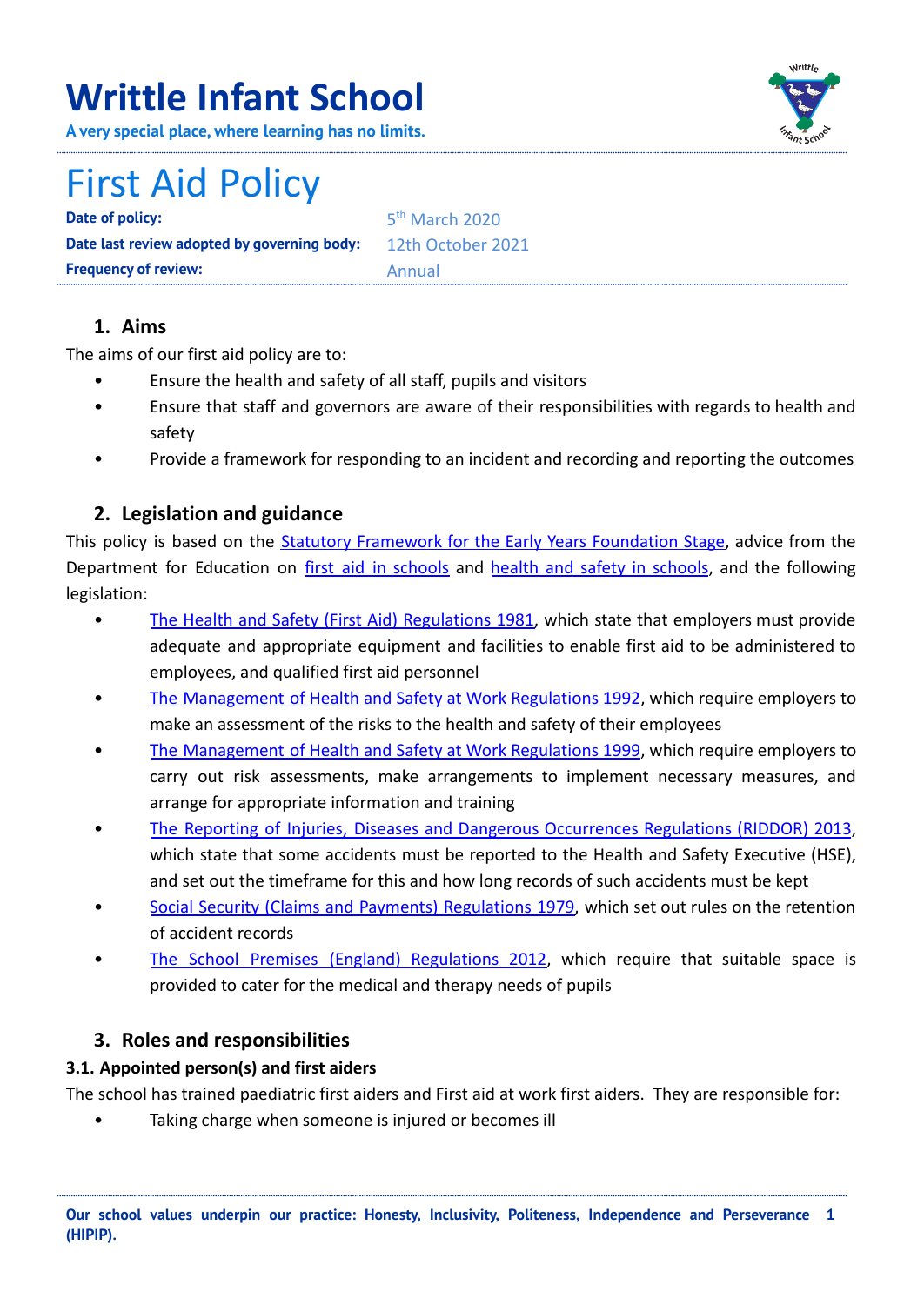• Ensuring that an ambulance or other professional medical help is summoned when appropriate

First aiders are trained and qualified to carry out the role (see section 7) and are responsible for:

- Acting as first responders to any incidents; they will assess the situation where there is an injured or ill person, and provide immediate and appropriate treatment
- Sending pupils home to recover, where necessary
- Filling in an accident report on the same day, or as soon as is reasonably practicable, after an serious incident
- Keeping their contact details up to date

## **3.2. The local authority and governing board**

Essex Local Authority has ultimate responsibility for health and safety matters in the school, but delegates responsibility for the strategic management of such matters to the school's governing board. The governing board delegates operational matters and day-to-day tasks to the Headteacher and staff members.

## **3.3. The Headteacher**

The Headteacher is responsible for the implementation of this policy, including:

- Ensuring that an appropriate number of trained first aid personnel are present in the school at all times
- Ensuring that first aiders have an appropriate qualification, keep training up to date and remain competent to perform their role
- Ensuring all staff are aware of first aid procedures
- Ensuring appropriate risk assessments are completed and appropriate measures are put in place
- Undertaking, or ensuring that managers undertake, risk assessments, as appropriate, and that appropriate measures are put in place
- Ensuring that adequate space is available for catering to the medical needs of pupils
- Reporting specified incidents to the HSE when necessary (see section 6)

## **3.4. Staff**

School staff are responsible for:

- Ensuring they follow first aid procedures
- Ensuring they know who the first aiders in school are
- Recording instances of first aid as per school procedures (see below)
- Informing the Headteacher or their manager of any specific health conditions or first aid needs

# **4. First aid procedures**

## **4.1. In-school procedures**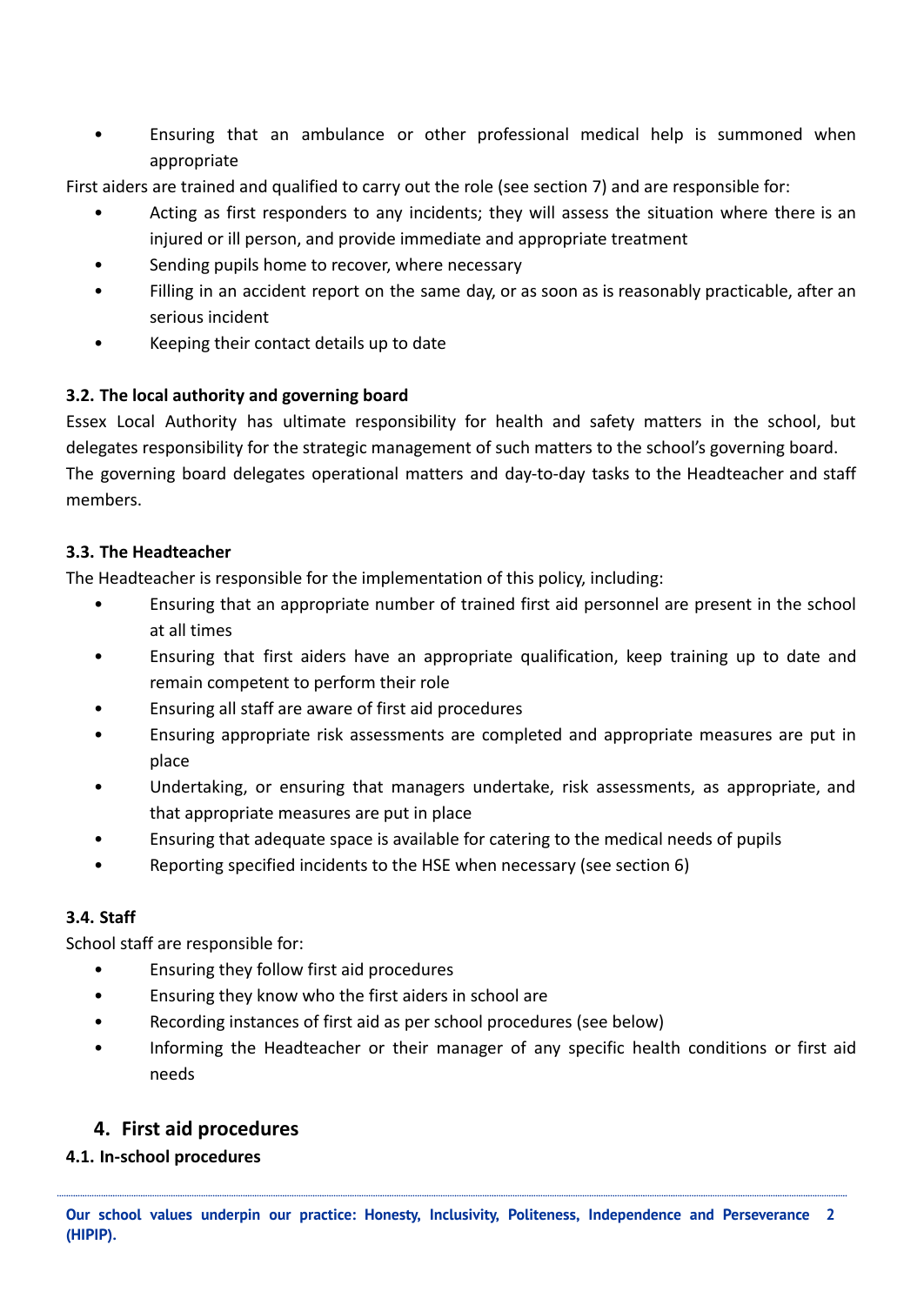In the event of an accident resulting in injury:

- The closest member of staff present will assess the seriousness of the injury and seek the assistance of a qualified first aider, if appropriate, who will provide the required first aid treatment.
- The first aider, if called, will assess the injury and decide if further assistance is needed from a colleague or the emergency services. They will remain on scene until help arrives.
- The first aider will also decide whether the injured person should be moved or placed in a recovery position.
- If the first aider judges that a pupil is too unwell to remain in school, parents will be contacted and asked to collect their child. Upon their arrival, the first aider will recommend next steps to the parents.
- If emergency services are called the School will contact parents immediately.
- The relevant member of staff will complete an accident report form if needed on the same day or as soon as is reasonably practical after an incident resulting in an injury and when necessary the Headteacher will report the accident to Essex.

## 4.2. **Off-site procedures**

When taking pupils off the school premises, staff will ensure they always have the following:

- A mobile phone
- A portable first aid kit
- Information about the specific medical needs of pupils
- Access to parents' contact details

Risk assessments will be completed by the lead member of staff prior to any educational visit that necessitates taking pupils off school premises.

There will always be at least one first aider with a first aid certificate on school trips and visits, as required by the statutory framework for the Early Years Foundation Stage.

There will always be at least one first aider on school trips and visits in Key Stage 1

# **5. Record-keeping and reporting**

## 5.1. **First aid and accident record book**

- A minor accident record is completed, either in class or at lunchtime for incidents (in notebooks) which which needs only very minor first aid; for example a wipe with water.
- If we feel parents need to be informed of a concern but we feel no further action is needed, we will use Parentmail, a blue note in the name of lunchtime or may report in person (for example if something happens at the very end of the day)
- For an injury where we have further concerns, for example a headbump we will call parents direct so they are aware of the reasons for concerns and in some cases may be advised to